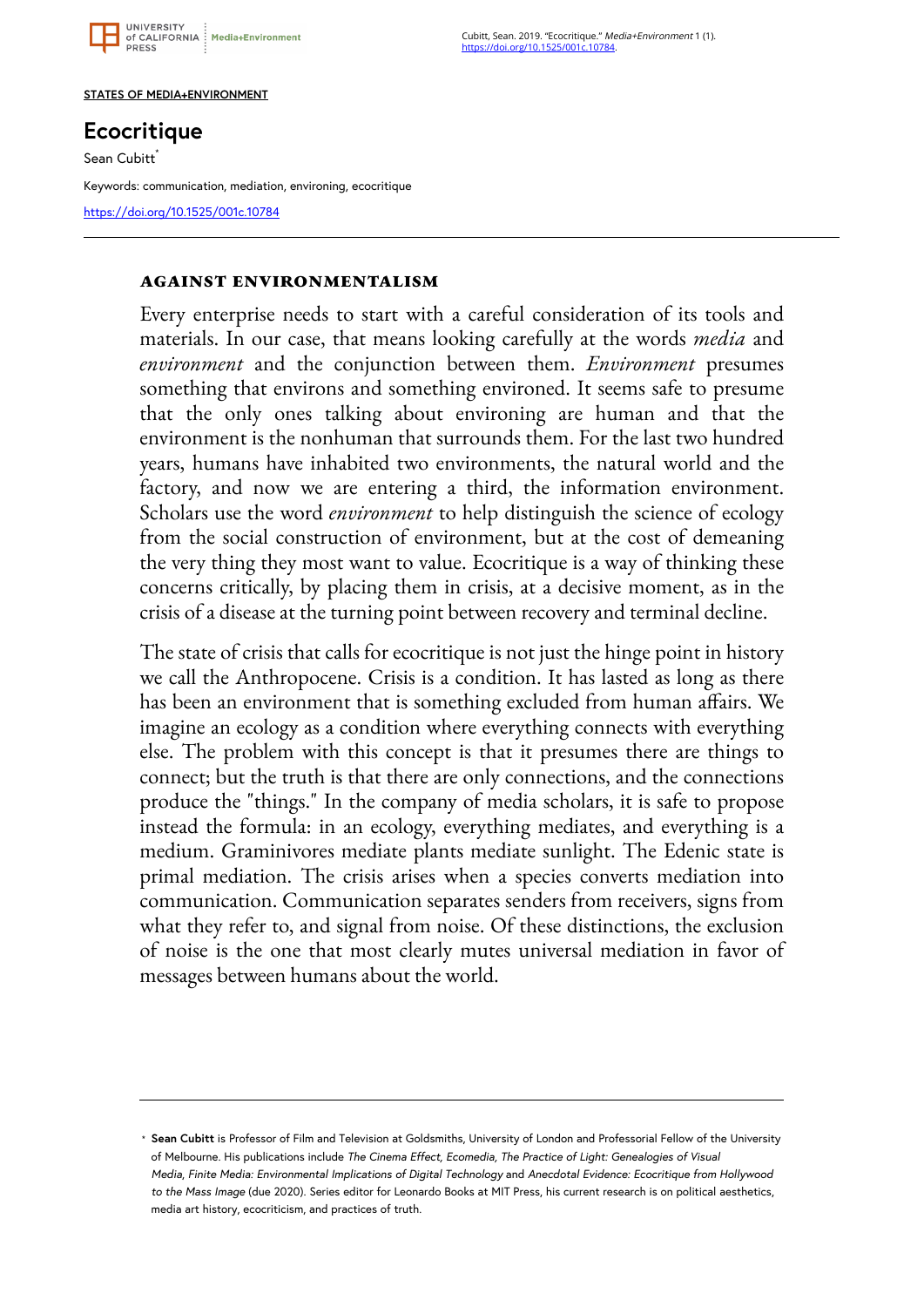This environmentalization of the world, excluding it from participation in human affairs, is the basis of rule (and of all the divisions that subsequently plague humans, as Plumwood [1993] made clear). What humans exclude becomes *externality,* economists' term for resources that do not have to be paid for. Being an externality excludes from economic activity and condemns to economic passivity. Exclusion from communication excludes from politics. Mouffe (2005) and Rancière (1999) observe that slaves and women in the past, prisoners and migrants today, were and are governed with no voice in their governing. That is what is meant by *stewardship:* no matter how benevolent, it is a mark that humans rule, and what is excluded, externalized, and environmentalized is ruled.

The distinction between primal mediation and governmental communication tempts ecocritique to side with the primal ecology. That would be a mistake. It is a law of physics that time goes only one way and of history that it only repeats itself as tragedy and farce. We cannot go back to the inchoate flux of primal mediation and should not wish to. That primordial soup where everything mediates is symmetrical in every direction, a perpetual directionless flow. The more universal our communicative systems become—for example, in the internet of things, logistics, and electronic finance—the more it resembles this directionless soup. The difference between them lies in nuances: between the perpetual and the universal, the meaninglessness of individual events in the old order and their insignificance in the new. The aspiration of the information order is perfect communication, of the kind imagined in theories of the free market, a cybernetic model too often mirrored in cybernetic models of the self-equilibrating natural environment. In this way, contemporary communications stand at the brink of achieving an artificial ecology. In the form it takes today, communication has even erased the distinction between present and future so characteristic of primordial ecology, through the mechanism of debt, which spends tomorrow's money today and makes the future the dustbin of today's waste. The job of ecocritical media scholars is not to praise a lost equilibrium but to build the conditions for a future that neither mediation nor communication countenance.

For all its attempt to perfect a system in perfect harmony, when communication divided senders from receivers, it introduced a temporal difference between them. This explains the otherwise absurd pursuit of instantaneous communication, the paradox of immediate media. This would be mere duration if it weren't for the fact that the excluded world persists in the form of noise, heat, and radiation, interference, glitches, and hiss. Worse still, the technical system itself is noisy, resistant to the power that tries to force it to be nothing but an instrument of human intentions. Noise and heat are characteristics of friction, the friction between planetary and universal systems. This is what we humans feel in our alienation from nature. We cannot pretend to be at one with a world that has been so definitively excluded from ours.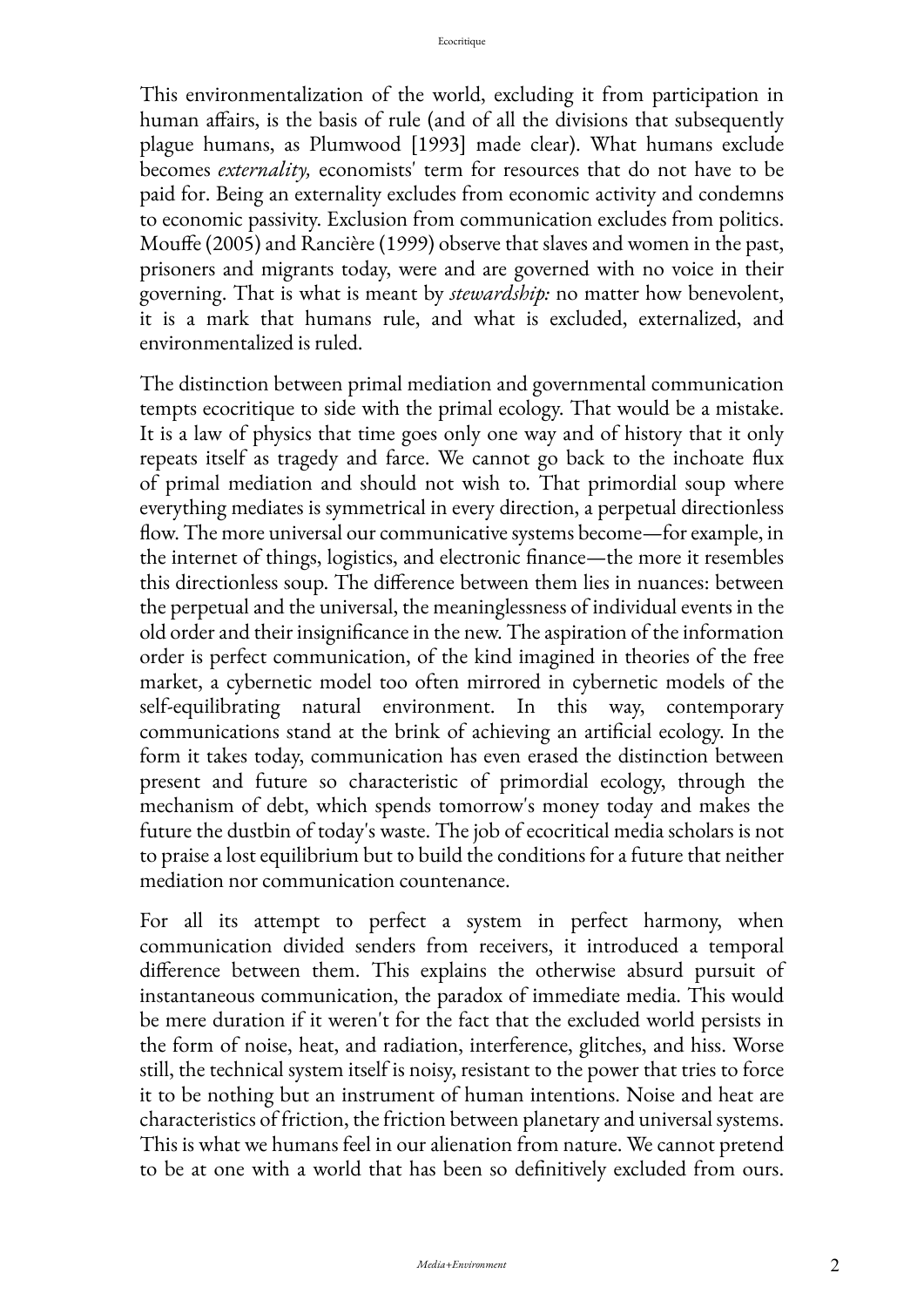History is the tale of our estrangement. It is the product of the relation between what we are as sentient, embodied, breathing, feeding, and excreting creatures and what we have become as communicative, political animals.

# **for media**

There has been a dangerous lack of ambition in media studies and its various branches—communications, film, music, literature, linguistics, and so on. Each branch has nurtured its patch, and specialism is a fine thing, as Bachelard ([1951] 1977) showed. But by reining itself in to these local concerns, media studies has absolved itself of dealing with the larger scale of human activities, leaving those to history, psychology, sociology, political science, and economics. Inspection of these disciplines reveals that all of them devolve on communications and media, not only in their modes of delivery but also in their content. Polities, economies, and, most of all, societies are notoriously abstract things. Communications are material. Communication—embracing clothing, behaviors, gestures, sex, and cooking—is what humans do. We do not understand human affairs if we do not understand that they are wholly bound up in the channels and messages that connect us and that, in a communicative universe, articulate all our dealings with nature, technology, and information. We may not listen when Wittgenstein's lion speaks, but by erasing its habitat and ability to hunt its prey, we communicate to it.

Media scholars are also historical beings, meaning that we are caught in the tragic rift between perpetual mediation and infinite communication, and like every other human, we face the blank wall of a future already spent and polluted. But as humans, even if not under conditions of our own choosing, we make history and can no more avoid doing so than we can avoid communicating. To make history requires ambition. Pioneering work in textual analysis led toward more recent analyses of less obviously ecologically themed works (Mirzoeff 2014; Fay 2018), implicitly but increasingly vocally asserting that nothing is understood when the ecological implications of media are elided. Pioneering work on infrastructures leads toward deeper understanding of how content and form articulate with the machinery of production and its colonial roots (Vaughan 2019; Iheka 2018). Not only what we say but how.

Media research has, in general, respected old disciplinary boundaries too much. Ecocritical media studies has yet to engage in the kind of work on policy that digital legal scholars have undertaken (see for example deNardis and Raymond 2017; Lessig 2006; Wu 2006-7; Zittrain 2008). What are the implications of intellectual property regimes for ecological politics? How do global and national governance of telecommunications at the critical disjuncture between corporate and state power impact the deep oceans, near space, and the extraction, fabrication, and energy industries? Equally, the media field has yet to expand out from its traditional homes in entertainment and news media to investigate the dominant media of our time—that is, the media that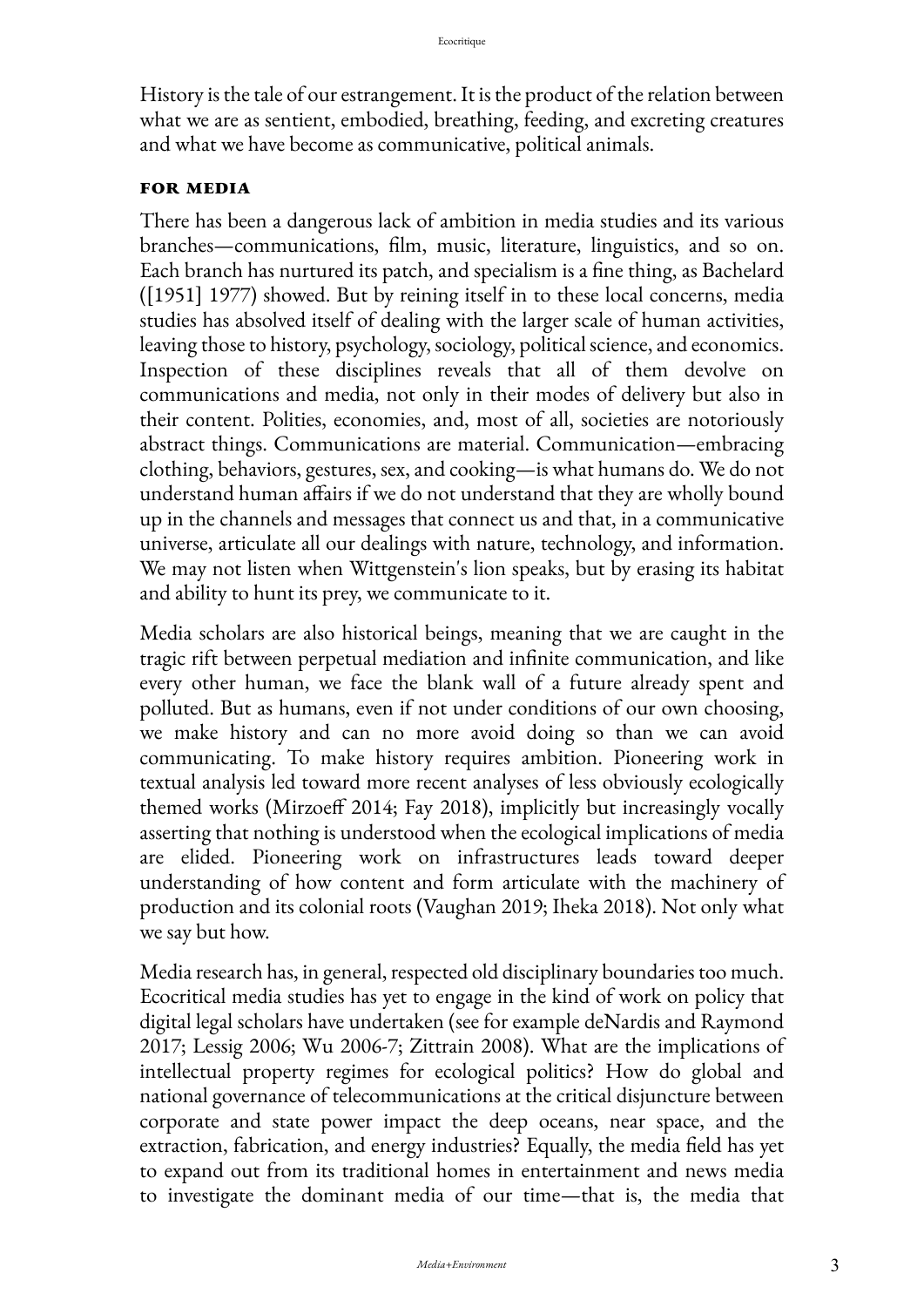corporations and states use when they dominate (honorable exceptions since Braverman's foundational *Labor and Monopoly Capital* [1974] include Vismann's *Files* [2008], Rossiter on logistics [2016], Galison on scientific instruments [1997], and Zieger, Starosielski, and Hockenberry's forthcoming collection *Assembly Codes: The Logistics of Media)*. Workplace media, databases, spreadsheets, geographical information systems, financial market and logistical software, information management and planning applications are too important to be left to lawyers and economists. These are media with rapid and violent effects, not only on humans but also on how much of which kinds of fuel are burned delivering which supply-chain components derived from what mines and wells, where and how waste is dumped, with what effects on which rivers and deltas.

The unforeseen by-product of the human divorce from nature is that humans can now greet it as a stranger. If we were still one, there would be no recognition, no shame, no love. If there had been no loss—and neither mediation nor communication are capable of considering loss—there would be no history, and therefore there could be no obligation. Forced to confront the irredeemable past, humans are forced to recognize the limits of both mediation and communication as we have inherited them and the necessity of remaking them. The task of the commons is to end the exclusion of the ruled from their own government: to create the conditions of a "we" that is no longer only and miserably human.



This is an open-access article distributed under the terms of the Creative Commons Attribution 4.0 International License (CCBY-4.0). View this license's legal deed at http://creativecommons.org/licenses/ by/4.0 and legal code at http://creativecommons.org/licenses/by/4.0/legalcode for more information.